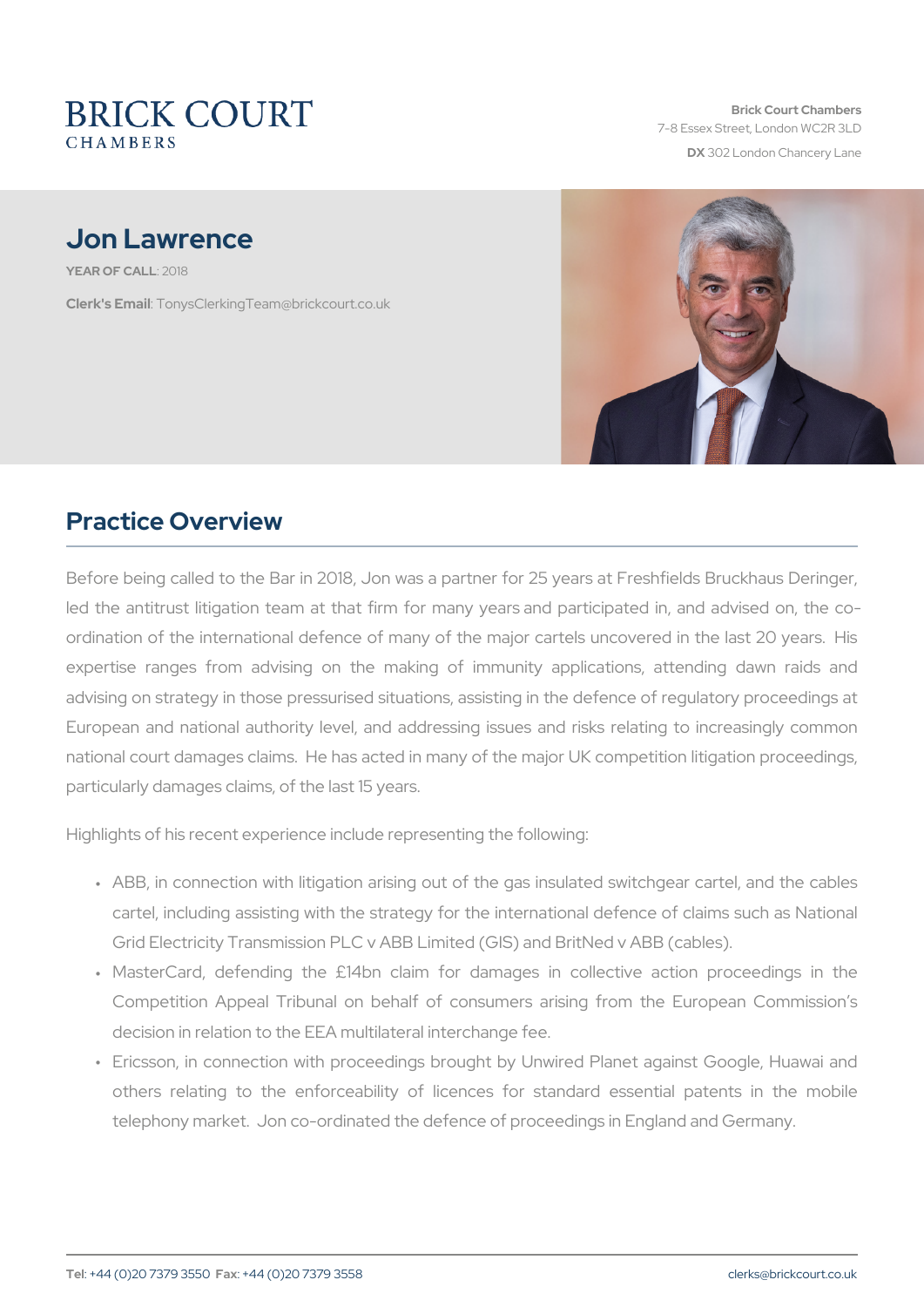" VolvoTrucks and Renault Trucks in litigation arising from the E Decision of July 2016 relating to the medium and heavy trucks m Bar, Jon remains part of the team co-ordinating the international multiple jurisdiction around Europe.

Jon was named Global Competition Review Litigator of the Year in 2017.

## Competition

Jon s experience of dealing with contentious competition law matters he was a partner in Freshfields Brussels office, and has led to h litigation reputations in the UK and beyond. He founded and led t since it was formed in 2012.

Jon has acted in many of the leading cases in the English Courts, part from antitrust infringements (including cartels).

Examples of the matters in which he has been involved in are as follow

- " Acting for Hoffmann-La Roche in defending proceedings arising 1990 s, including in the jurisdiction challenge in Provimi v Roche at [2003] 2 All ER (Comm) 683.
- " Acting for Bayer in defending proceedings arising out of the sy the jurisdiction challenge reported at [2010] EWCA Civ 864.
- " Acting for ABB in the proceedings arising from the gas insulated proceedings brought by National Grid against ABB and others in th
- " Acting for Hansen & Rosenthal in proceedings arising from the par
- " Acting for Infineon in proceedings arising from the smartcard chip
- " Acting for Asahi Glass Company in proceedings arising from the proceedings relating to the limitation period for claims in the CA Periods Act 1984 see [2016] CAT 14.
- " Acting for SGL Carbon in proceedings arising from the car mechanical products cartel.
- " Acting for Continental AG in connection with litigation arising from
- " Acting for Schaeffler in proceedings arising from the ball bearings
- " Acting for British Vita in proceedings arising from the polyuretha track procedure application reasposition as Vita and others; Hilding Anack and Anders and Anders and Anders and others v Vita and diothers (CAT).